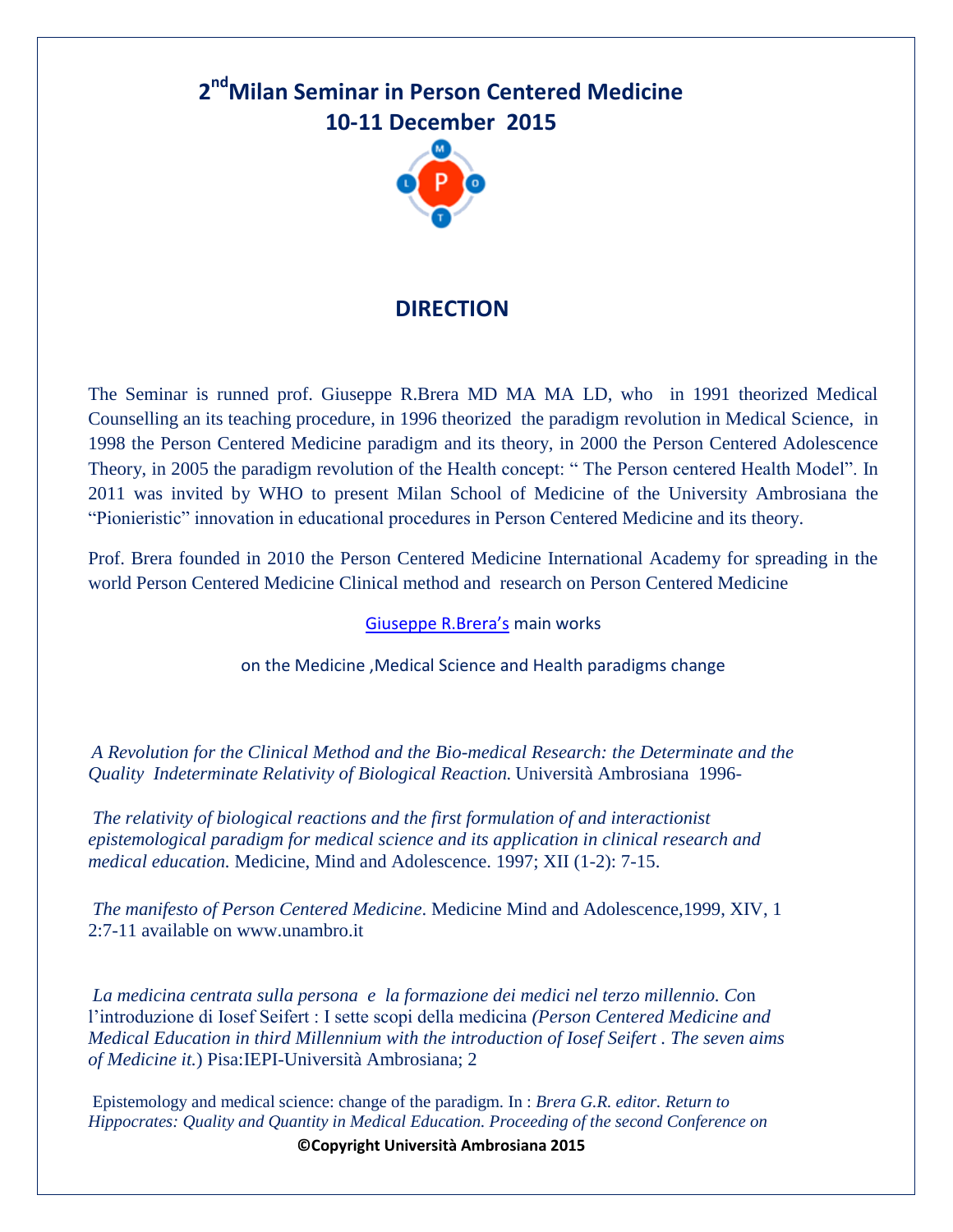## **2 ndMilan Seminar in Person Centered Medicine 10-11 December 2015**



*New Perspective in medical Education*; 2005 May 27-28, Milan, Italy , Università Ambrosiana ; 2005. p 19

*Person Centered Medicine Theory Teaching Research* . Int. Journ. Pers. Centered Medicine; 2011, 1, 1 69-79

*A Revolution for the Clinical Method and the Bio-Medical Research: the Determinate and the Quality Indeterminate Relativity of Biological Ractions* (Università Ambrosiana ed. 1996).

*Education in Person-Centered Clinical Method and Perceived Quality of Person-Centered Clinical method and its Teaching Results in Medical Practice.* Paper presented in the 1st International Symposium on new perspectives in medical education-Assisi, Italy, October 24, 2003 DOI 10.13140/RG.2.1.3374.5447 Available on http://www.unambro.it/html/pdf/Person\_Centred\_Clinical\_Method\_Teaching.pdf

*The Change of Medical Science Paradigm and Education in Person Centered Medicine and Clinical Method (PCCM)* paper presented in the ConferenceAssisi 2006-Make Peace with Life- in the Third International Symposium on New Persectives in Medical Education at the Conference Assisi 2006-Make Peace with Life .Assisi ,Italy 12-14 October 2006 DOI 10.13140/2.1.1566.2089

*The medical education change toward the Person Centered Medicine Paradigm* paper presented in the WHO Symposium on Education in Person Centered Medicine , Geneva , 4 May 2011.

*Person Centered Medicine Theory, Teaching Research . Int.J. Pers.Cent.Med. 1.1: 69-79.* 

Brera G.R *Reliability and validity of Person Centered Medicine Clinical Method for a Person and People Centered Care: a survey on 144 clinical reports of 72 physicians trained to apply Person Centered Clinical Method to adolescents from the Academic Year 1997 to 2002 at the Milan School of Medicine of the University Ambrosiana*" Paper presented in the 5th Geneva Conference on Person Centered Medicine April 30 – May 2, 2012. DOI 10.13140/RG.2.1.2563.5367

**©Copyright Università Ambrosiana 2015**